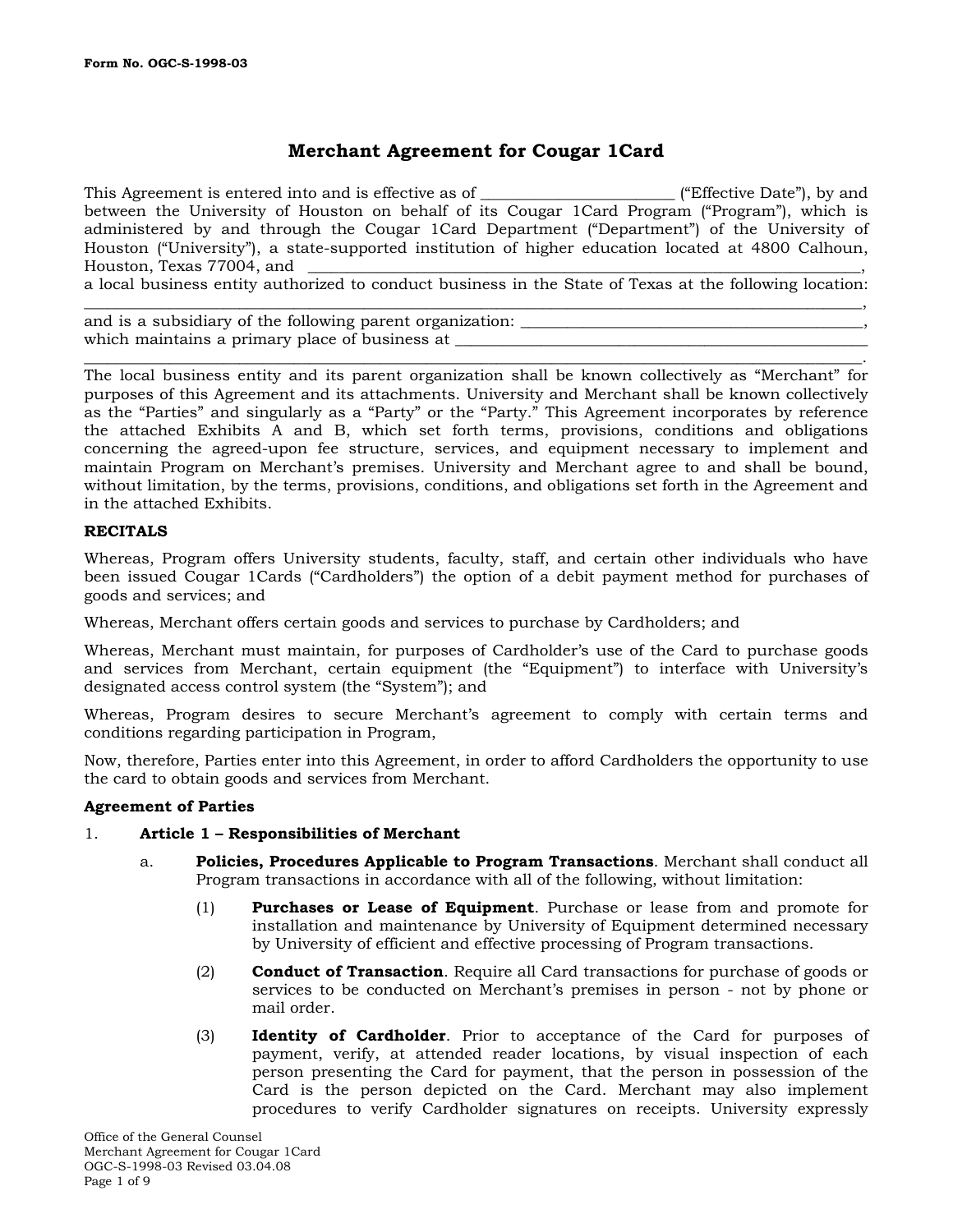disclaims liability to Merchant or any third party. includin2: a Cardholder. for claims arising: out of or related to Merchant's acceptance or non-acceptance of a Card for purposes of payment.

- (4) **Policy for Refunds**. Comply with Program refund policies and procedures including the following:
	- i. **Offer of Credit**. Credit not cash may be extended for purposes of exchanges or refunds of goods or services purchased with the Card.
	- ii. **Terms for Refunds at Attended Locations**. Refunds from attended reader locations may be authorized only at the same location where the goods or services for which the refund is requested were purchased.
	- iii. **Terms for Refunds at Unattended Locations**. Refunds from unattended reader locations must be directed to the Cougar 1Card Office. Department will provide Merchant with a monthly report listing refunds from unattended readers.
- b. **No Fees for Use of Card**. Merchant shall not charge a Cardholder any fee, set-off, or price differential for Cardholder's use of the Card to purchase goods or services from Merchant; however, Merchant may extend to Cardholders a discount for use of the card.
- c. **University's Remedies for Merchant's Failure to Adhere to Policies, Procedures**. Merchant's failure, in whole or in part, to adhere to Program policies and procedures, as set forth in this Agreement and/or in manuals, documents, other materials, and as amended from time to time, shall entitle University to declare Merchant in material default of this Agreement, subject to the termination provisions set forth in Article 6 of this Agreement.

## 2. **Article 2 – Equipment for Program**

- a. **Maintenance of Phone Line**. For purposes of locations not on University premises, Merchant shall install, maintain, and operate, at Merchant's sole expense, a designated phone line solely for purposes of accessing and interfacing with the System and processing Program transactions.
- b. **Conduct of Needs Assessment**. Department shall conduct a "Needs Request/Assessment," in order to determine what equipment is necessary and appropriate for Merchant's successful operation of Program.
- c. **Purchase or Lease of Equipment**. Merchant shall arrange with Department for (a) purchase or lease, (b) installation, and (c) maintenance, in good working order, of all Equipment determined necessary by University for efficient and effective processing of Program transactions. Merchant shall either purchase or lease Equipment through Department and shall execute documents Department determines are necessary to secure Equipment. The document setting forth the terms of sale or lease shall be attached to this Agreement as Exhibit B.
- d. **Use of Equipment without Purchase or Lease**. Merchant may request an alternate means of access to the System without purchasing or leasing Equipment. If Merchant's request is authorized in a writing signed by University's Cougar 1Card Director, then University will provide Merchant with a reader, printer, and associated communications equipment upon Merchant's compliance in full with requirements set forth in Exhibit A of this Agreement. If this alternative means of access is authorized, Merchant agrees to and shall accept sole responsibility for installation of a phone line for each Reader and for payment in full of all other costs associated with maintenance of the phone line.
- e. **Costs for Equipment**. Merchant shall bear sole and complete responsibility for costs of acquisition, installation, replacement, repair, and maintenance fees, all as deemed necessary by Department for Merchant's effective participation in Program.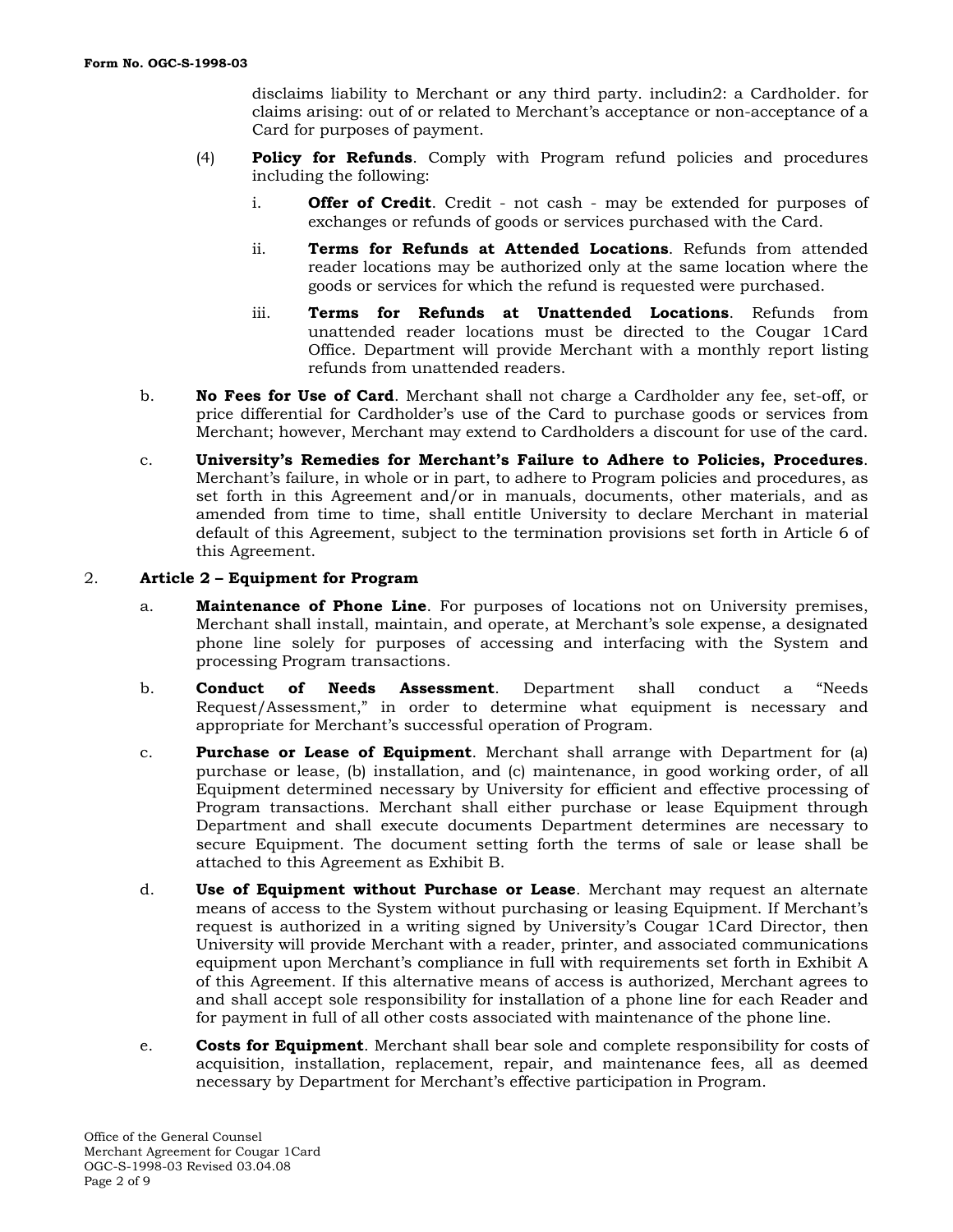- f. **Maintenance of Equipment**. Merchant agrees to and shall look solely to the manufacturer of Equipment and of its component parts for guarantees and warranties concerning any defects and defective workmanship.
- g. **Use of or Alterations to Equipment**. Merchant shall use Equipment in a prudent and lawful manner and shall not make any alterations, additions, or improvements to Equipment without the prior written consent of Department. All additions and improvements made to leased Equipment shall belong exclusively to University.
- h. **Delivery of Equipment**. Merchant shall arrange for delivery of Equipment by Department at a mutually acceptable time and place. Title, ownership, and risk of loss concerning purchased Equipment shall be in accordance with the manufacturer's instructions and terms. Title, ownership, and risk of loss concerning leased Equipment, or Equipment used pursuant to Section 2.d. shall be vested in and shall remain at all times and for all purposes with University.
- i. **Limitation of Warranty, Liability**. University, through Department, offers equipment necessary for Program solely as a vendor and not as a manufacturer. As such, all Equipment and its components are subject to the terms and conditions affecting sale of Equipment by the manufacturer. Merchant agrees to and shall look solely to the manufacturer for redress of claims related to or arising out of use of Equipment, whether such claims sound in products liability, tort, or contract.

**UNIVERSITY DISCLAIMS ANY WARRANTIES, WHETHER EXPRESS OR IMPLIED, OR OTHER REPRESENTATIONS OF ANY KIND WITH RESPECT TO EQUIPMENT PROVIDED, SERVICED, OR REQUIRED FOR PURPOSES OF PROGRAM, INCLUDING ANY REPRESENTATION OR WARRANTY RELATED TO THE DESIGN, CONDITION, OR PERFORMANCE OF SUCH EQUIPMENT, INCLUDING A WARRANTY OF MERCHANTABILITY OR FITNESS FOR A PARTICULAR PURPOSE. FURTHER, UNIVERSITY EXPRESSLY DISCLAIMS LIABILITY FOR ANY DAMAGES OR CLAIMS RELATED TO OR ARISING OUT OF A POWER FAILURE OR OUTAGE OR FAILURE, IN WHOLE OR IN PART, OF TELECOMMUNICATIONS OR COMPUTER NETWORK EQUIPMENT OR CONNECTIONS. EXCEPT AS EXPRESSLY PROVIDED IN THIS AGREEMENT, UNIVERSITY SHALL HAVE NO DUTY OR OBLIGATION WHATSOEVER TO PROVIDE, INSPECT, SERVICE, MAINTAIN, OR REPLACE EQUIPMENT OR UTILITIES RELATED TO PROGRAM AND/OR THE SYSTEM. UNIVERSITY FURTHER DISCLAIMS LIABILITY TO ANY PARTY CLAIMING BY, THROUGH, OR UNDER THIS AGREEMENT, FOR LOSS OF WAGES OR PROFITS ARISING OUT OF USE, MISUSE, OR NON-USE OF PROGRAM OR THE SYSTEM. EQUIPMENT IS FURNISHED "AS IS," WITHOUT WARRANTY OF ANY KIND, WRITTEN OR ORAL, EXPRESS OR IMPLIED, INCLUDING BUT NOT LIMITED TO ANY WARRANTY OF MERCHANTABILITY OR FITNESS FOR A PARTICULAR PURPOSE. UNIVERSITY SHALL NOT BE LIABLE FOR ANY DIRECT, INDIRECT, OR SPECIAL, INCIDENTAL, OR CONSEQUENTIAL DAMAGES, WHETHER BASED ON CONTRACT, TORT, OR ANY OTHER LEGAL THEORY, ARISING OUT OF MERCHANT'S USE, MISUSE, OR NON-USE OF EQUIPMENT.** 

- j. **Right of Inspection**. University shall retain the right to inspect Equipment during Merchant's regular business hours or as mutually agreed by Merchant and Department.
- k. **Risk of Loss**. Merchant shall bear sole responsibility for the risk of loss, theft, destruction, or damage of Equipment, provided such loss or damage results from the acts or omissions of Merchant or its personnel, contractors, agents, officers, or employees. Such loss, theft, destruction, or damage of Equipment shall not relieve Merchant of the obligation to pay amounts due to University for lease of Equipment or fees, as applicable, or of any other obligation set forth in this Agreement. However, losses or damages to Equipment from causes beyond the control or fault of Merchant that, in the sole discretion of University, renders Equipment unsuitable for further use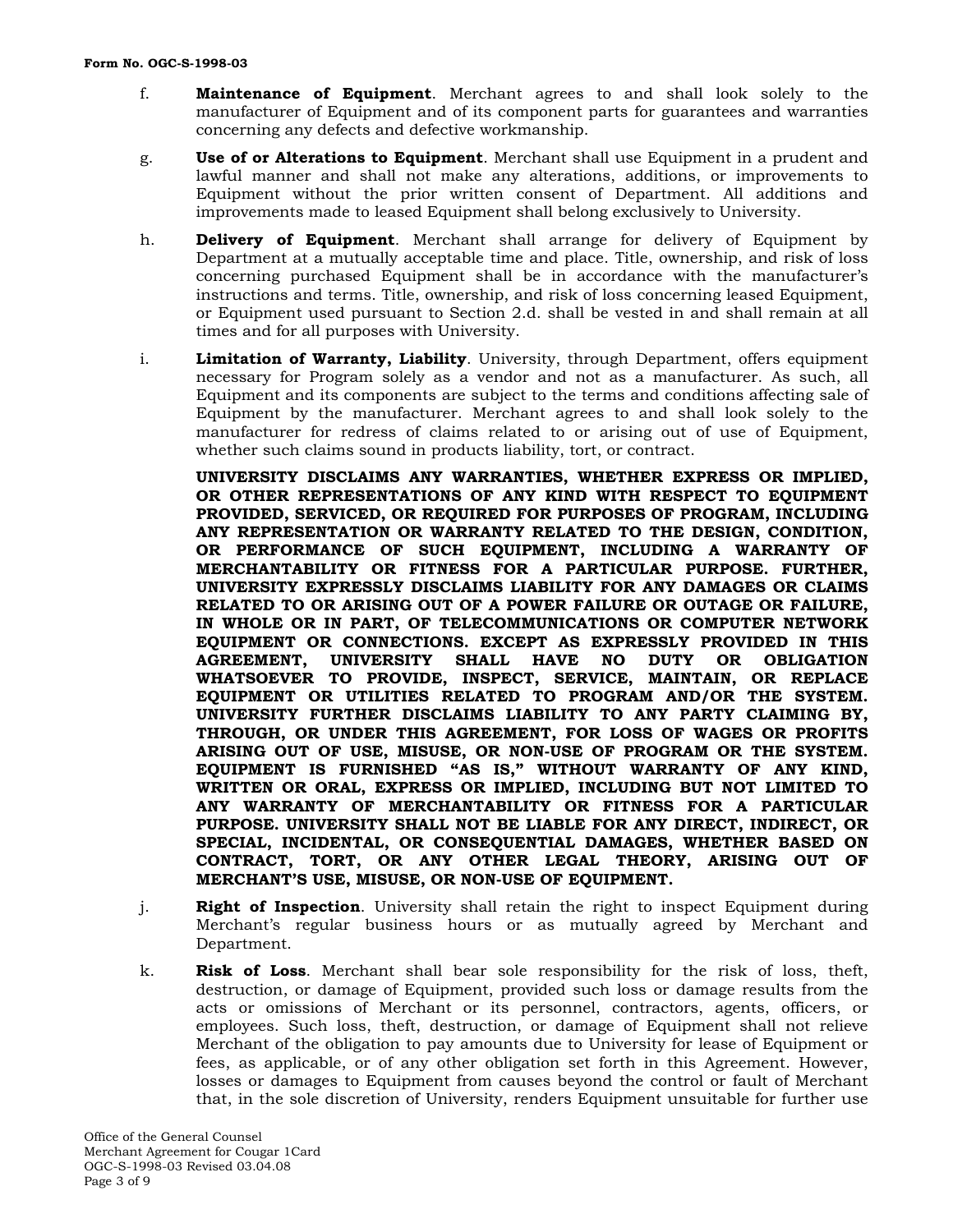with Program shall cause an abatement of the obligation to pay amounts and fees for use of Equipment.

l. **Failure to Maintain Equipment**. Merchant's failure, in whole or in part, to maintain Equipment determined by University as necessary for Merchant's successful participation in Program shall entitle University to declare Merchant in material default of this Agreement and subject to the termination provisions set forth in Article 6 of this Agreement.

## 3. **Article 3 – Fees and Payments for Program**

a. **Primary Fee Structure for Program**. The Primary Fee Structure, as agreed upon by Parties, is set forth with specificity in Exhibit A. The Fee Structure includes the following: (a) cost of Equipment, (b) installation fee, (c) reader annual maintenance fee, and (d) service fees. The Fee Structure may be amended from time to time by means of a written agreement, signed by the authorized representatives of Parties. The authorized signatory for University shall be the Associate Vice President for Administration. The authorized signatory for Merchant shall be:

The authorized signatory for the parent entity is:

- b. **Payment of Applicable Taxes**. The cost of any and all applicable taxes, if any, shall be borne by Merchant.
- c. **Billing, Invoices for Fees**. All fees are cumulative and are not assessed in lieu of each other. All fees are due and payable in full at the time of presentation of an invoice for payment.
- d. **Remedies for Late Payment**. Merchant's failure, in whole or in part, to make timely payments for fees, services, and other assessments arising out of Merchant's participation in Program shall entitle University to declare Merchant in material default of this Agreement and subject to the termination provisions set forth in Article 6 of this Agreement. In addition, if Department fails to receive payment in full within ten (10) business days after payment is due for any amounts owed by Merchant to University, then University may assess Merchant a late fee of one hundred dollars (\$100.00) per day that payment is late. Such late fees shall be payable in full to University at the time payment for amounts due is tendered. Termination of this Agreement and/or assessment of late fees shall not be in limitation of and shall not restrict University in any fashion whatsoever in obtaining any and all relief, damages, and remedies, whether in equity or in law, to which University is or may be entitled.
- e. **Interest on Late Payments**. University reserves the right to assess interest to the fullest extent permitted under law on amounts due that are not tendered in full to Program office within ten (10) business days after the date on which the payment was due and owing.

## 4. **Article 4 – Maintenance of Insurance Indemnification Obligations**

(not applicable to University Departments)

a. **Insurance**. For the duration of this Agreement, for all renewal Terms and for purposes of indemnification obligations that are specified to survive termination or expiration of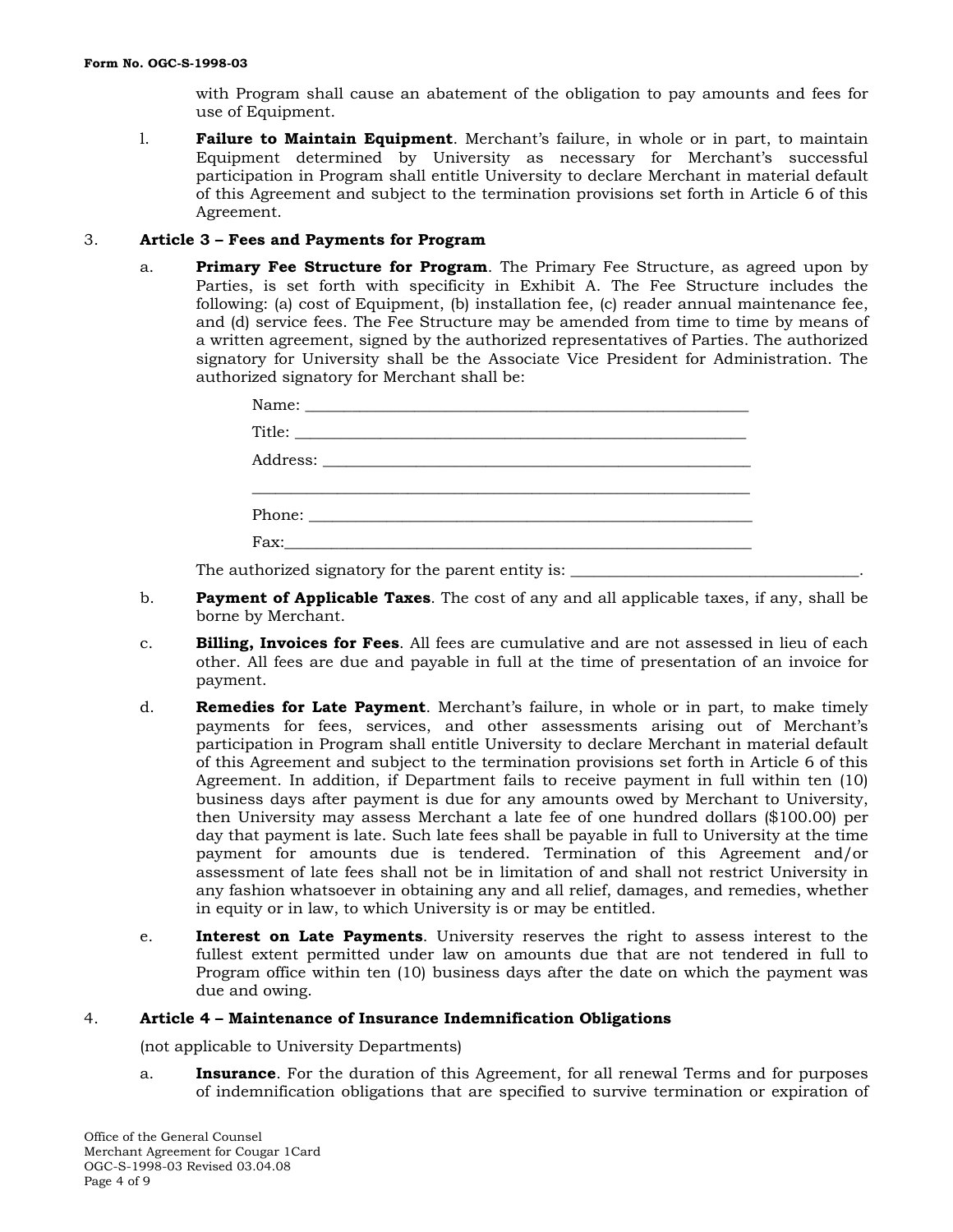the Agreement. Merchant shall obtain, at its sole expense and at no cost to University, the following coverage and shall maintain such coverage in full force and effect.

- (1) **Workers' Compensation**. Workers' Compensation covering all personnel of Merchant who provide services pursuant to this Agreement, at the statutory limits in effect as of the Effective Date of this Agreement and as modified from time to time by the regulatory body or insurance carrier charged with administering Workers' Compensation;
- (2) **Commercial General Liability**. Comprehensive General Liability, including operations, contractual liability, and products liability in the combined single limit of not less than one million dollars (\$1,000,000) per occurrence and two million dollars (\$2,000,000) in the aggregate;
- (3) **Additional Named Insureds, Subrogation**. With the exception of the Workers' Compensation policy, The University of Houston System and the University of Houston shall be additional-named insureds on all policies, and subrogation against University must be waived.
- b. **Certificates of Insurance**. At least fifteen (15) days prior to the Effective Date of this Agreement and at least thirty (30) days prior to the commencement of any renewal Term of this Agreement, Merchant shall furnish the University of Houston Risk Manager with certificates of insurance in a form acceptable to University, certifying that Merchant carries the foregoing insurance policies and coverage. The certificates shall be sent to the Risk Manager at the following address:

Director, Risk Management University of Houston System Office of Facilities Planning & Construction 4211 Elgin, Ste. 200 Houston, TX 77004-1852

- c. **Notification to Risk Manager**. The insurance policy or policies shall contain a covenant by the insurance company issuing the same that they will not be canceled unless a thirty (30) day prior written notice of cancellation is given to the Risk Manager of the University of Houston System. In the event Merchant receives notice of insurance cancellation of any of the policies required under this Agreement, then Merchant shall obtain a policy of insurance with the same limitations and coverage from an insurance carrier acceptable to University prior to the effective date of cancellation. If Merchant fails to obtain such an insurance policy, the omission shall be considered a material breach of this Agreement, entitling University to invoke the termination provisions of Article 6 of this Agreement.
- d. **Indemnification by Merchant**. Merchant agrees to and shall indemnify and hold harmless the University of Houston System and the University of Houston, its Board of Regents, officers, agents, employees, and personnel, from and against claims arising out of or related to performance of this Agreement, including all expenses of litigation, court costs, and attorney's fees and for general conduct, whether based upon agency, employment, apparent agency, joint venture, partnership, or any other legal theory by which liability is adjudged against the University of Houston System or the University of Houston for the acts, omissions, negligence, or gross negligence of Merchant and/or any personnel, contractors, employees, agents, or officers provided by Merchant pursuant to the Agreement.

## 5. **Article 5 – Responsibility of University**

a. **Support for Program**. University agrees to and shall provide support necessary for implementation and maintenance of Program, including the following: (i) provision of on-campus support determined necessary for handling inquiries and managing Program accounts, including telecommunication services, central computing services, databases, CPU, and software necessary for efficient functioning of Program; (ii)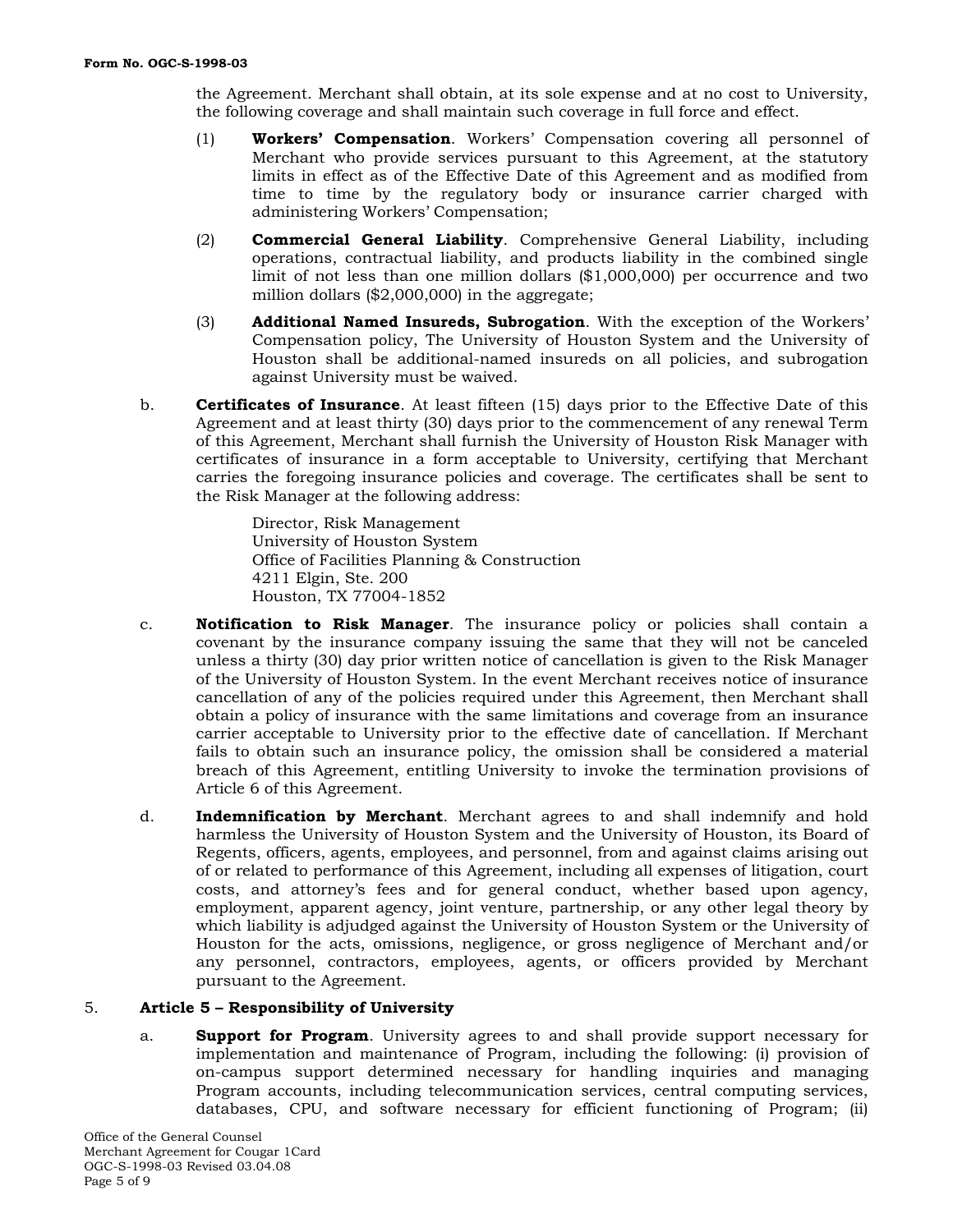submission and processing of work orders, (iii) promotion and marketing of activities related to Program; and (iv) establishment of a 24-hour emergency number for purposes of reporting lost or stolen cards and emergency repairs.

- b. **Equipment for Program**. University, in its sole discretion, shall determine and recommend Equipment necessary for Merchant to offer Program to Cardholders.
- c. Maintenance and Repair of Equipment. Maintenance of equipment will be coordinated by Department in accordance with the terms set forth in Exhibit A. Merchant shall be fully liable for any repair necessitated by damage, destruction, theft, and/or loss of Equipment. In the event Equipment needs maintenance or repair, University may provide, based on availability and need, loaner equipment to Merchant. University shall repair or replace defective materials at University's sole discretion and expense, subject to the manufacturer's warranties or guarantees related to Equipment. **SUCH REPAIR OR REPLACEMENT SHALL BE MERCHANT'S SOLE REMEDY FOR FAILURE OR NONPERFORMANCE OF EQUIPMENT PROVIDED PURSUANT TO THIS AGREEMENT.**
- d. **Provision of Reports**. Department will provide Merchant with access to reports generated by the System and to monthly computations of undisputed card sales generated at Merchant's location(s). Such reports shall specify the processing amount owed to Merchant, in accordance with the Fee Structure specified in Exhibit A.

## 6. **Article 6 – Term and Termination**

- a. **Term of Agreement**. The Agreement shall be effective as of \_\_\_\_\_\_\_\_\_\_\_\_\_\_\_, for an initial Term of one (1) year, subject to the termination provisions of this Agreement. The Agreement shall automatically renew on its Anniversary Date for additional one (1) year terms after expiration of the Initial Term, subject to the termination provisions of this Agreement.
- b. **Termination**. The Agreement may be sooner terminated on the first to occur of the following:
	- (1) **Mutual Agreement**. In the event University and Merchant mutually agree in writing, the Agreement may be terminated on the terms and date stipulated in the writing.
	- (2) **Termination by Default**. In the event either Party shall give notice to the other that such other Party has substantially defaulted in the performance of any obligation under the Agreement, and such default shall not have been cured within 15 consecutive days following the receipt of such notice by Party who is alleged to be in default, Party giving such notice shall have the right to terminate the Agreement immediately.
	- (3) **Termination for Cause**. University may, without further notice, terminate this Agreement immediately if Merchant (i) petitions for reorganization under the Bankruptcy Code or is adjudged bankrupt, (ii) becomes insolvent or a receiver is appointed due to the insolvency; or (iii) makes a general assignment of its assets or business for the benefit of its creditors.
	- (4) **Termination without Cause**. In the event either Party shall, with or without cause, at any time give to the other at least 30 calendar days' advance written notice, the Agreement shall terminate on the future date specified in such notice.
- c. **Notices regarding Termination**. All notices required under the termination provisions of this Agreement shall be given in accordance with the notice provisions set forth in this Agreement.
- d. **Effects of Termination**. Upon termination of the Agreement, as provided above, neither Party shall have any further obligation hereunder, except for (i) obligations accruing prior to the date of termination and (ii) obligations, promises, or covenants contained in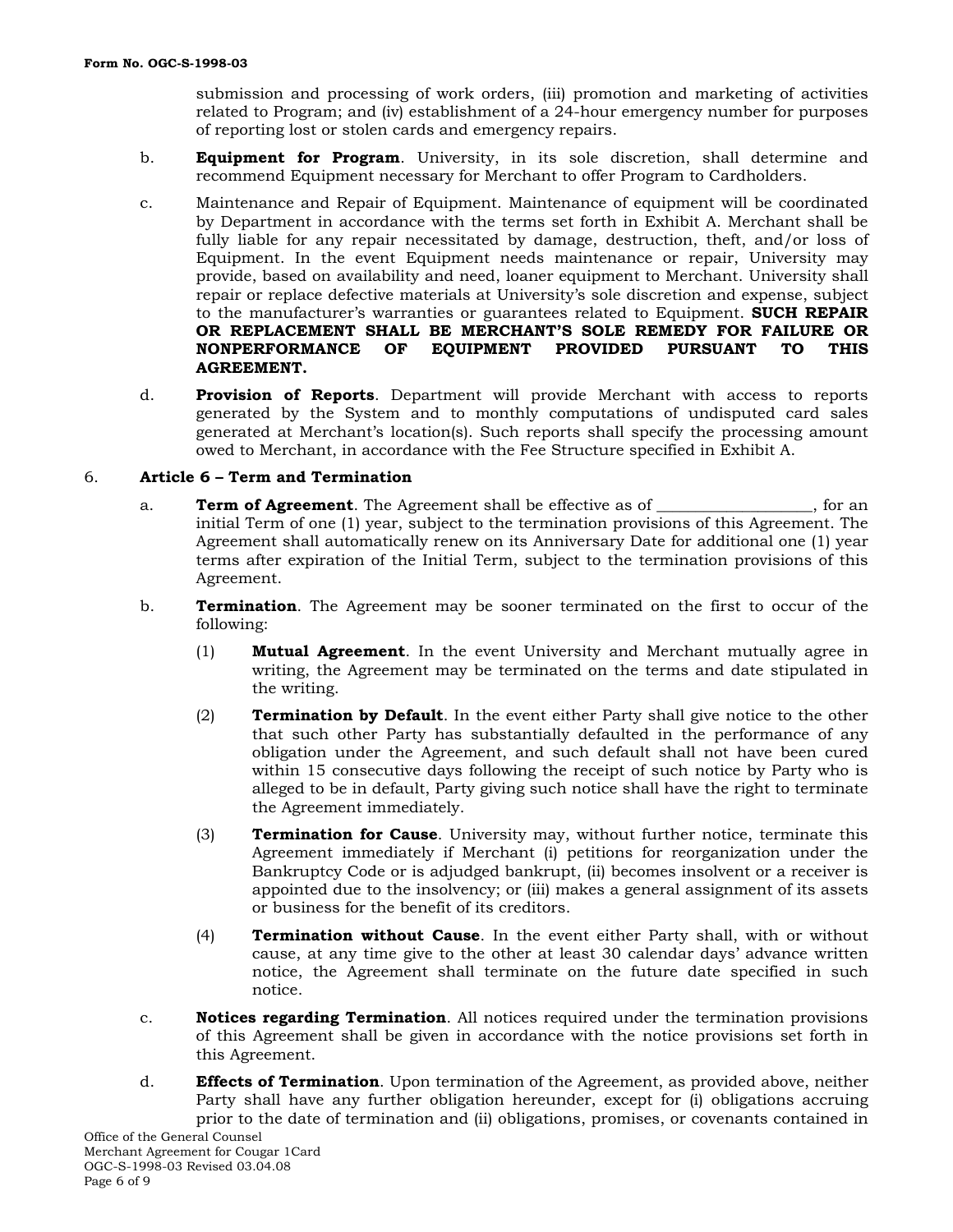this Agreement that are made expressly to extend beyond the term of this Agreement. If, however, Merchant has executed an Equipment Lease Agreement, attached as Exhibit B to this Agreement, then termination of this Agreement shall additionally cause University to invoke the termination provisions set forth in Equipment Lease Agreement.

e. **Return of Equipment**. Upon termination or expiration of this Agreement, Merchant agrees to and shall return all Equipment leased from and/or owned by University to Department within three (3) business days following the effective date of termination or expiration. Such Equipment shall be returned to Department in good, working condition, reasonable wear and tear excepted. Department shall be entitled to enter onto Merchant's premises and remove any such Equipment that is not returned within the specified period. Merchant consents to such entry by Department and to removal of all Equipment leased or owned by University from Merchant's premises.

## 7. **Article 7 – Miscellaneous Provisions**

#### a. **Legislative Requirements**.

- (1) **Payment of Taxes**. In accordance with laws of the State of Texas, Merchant certifies that, upon the Effective Date of this Agreement, either (1) Merchant is not delinquent in payment of State of Texas corporate franchise taxes, or (2) Merchant is not subject to the payment of such taxes. Merchant agrees that any false statement with respect to franchise tax status shall be a material breach of this Agreement, and University shall be entitled to terminate this Agreement upon written notice to Merchant.
- (2) **Payment of Child Support**. A child support obligor who is more than thirty (30) days delinquent in paying child support, and a business entity in which the obligor is a sole proprietor, partner, shareholder, or owner with an ownership interest of at least twenty-five percent (25%) is not eligible to receive payments from state funds under a contract to provide property, materials or services until all arrearages have been paid or the obligor is in compliance with a written repayment agreement or court order as to any existing delinquency. Under Section 231.006 of the Family Code, Merchant certifies that the individual or business entity named in this Agreement is not ineligible to receive payment from the state and acknowledges that this Agreement may be terminated and payment may be withheld if this certification is inaccurate.
- b. **Cumulative Rights**. All rights, remedies, obligations, undertakings, warranties, representations, and covenants contained herein shall be cumulative, and none of them shall be in limitation of any other right, remedy, obligation, undertaking, warranty, representation, or covenant of either Party.
- c. **Assignment**. No assignment of the Agreement or the rights and obligations hereunder shall be valid without the prior written consent of the non-assigning Party.
- d. **Amendment**. Except as otherwise expressly provided herein, no amendment or variation of the terms of the Agreement shall be valid unless in writing and signed by authorized representatives of both University and Merchant.
- e. **Governing Law**. This Agreement shall be construed and governed according to the laws of the State of Texas, without giving effect to its conflict of laws provisions. Any alternative dispute resolution, suit, action, claim, or proceeding with respect to or arising out of the Agreement or any judgment entered by any court in respect thereof, shall take place solely in the courts or locations that are situated in the State of Texas, County of Harris.
- f. **Mediation**. In the event that a dispute arises under this Agreement, Parties agree that they will attempt to resolve the dispute by using mediation before the institution of any formal legal proceedings. The mediator selected will be mutually acceptable to both of Parties.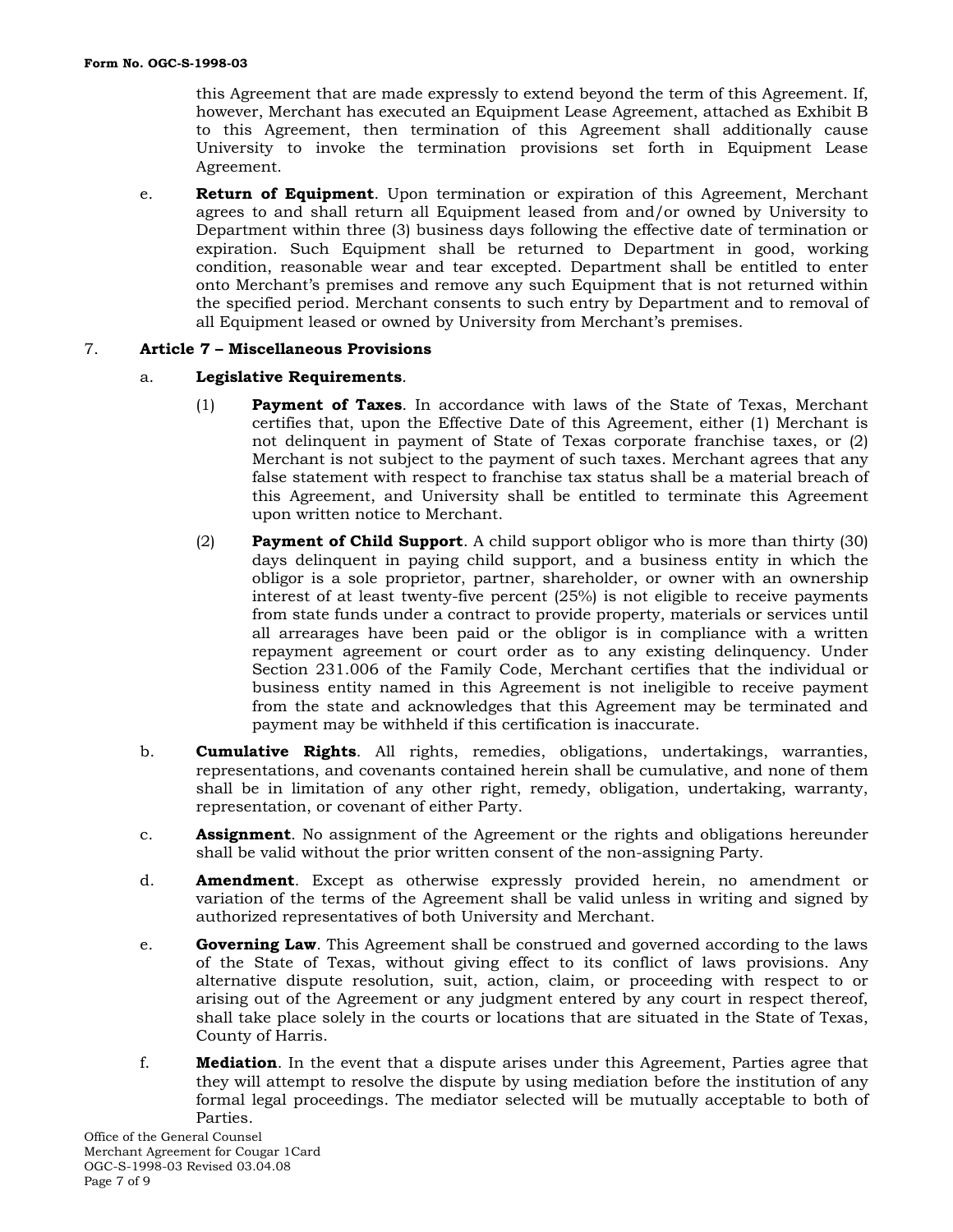#### **Form No. OGC-S-1998-03**

g. **Notices**. All notices required or permitted to be given under the Agreement must be in writing and must either be delivered personally to the designated agent of Party to whom the notice is directed or be mailed by registered or certified mail, return receipt requested, addressed as shown below.

| UNIVERSITY:                                                                                   | MERCHANT:       |
|-----------------------------------------------------------------------------------------------|-----------------|
| AVC/AVP for Administration<br>University of Houston<br>4800 Calhoun<br>Houston, TX 77004-2162 |                 |
| with copies to:                                                                               | with a copy to: |
| Executive Director, Auxiliary Services<br>(same address)                                      |                 |
| Director, Cougar 1 Card Program<br>(same address)                                             |                 |

- h. **Prohibited Discrimination**. Parties shall comply with all applicable federal and state laws prohibiting discrimination against any person on the grounds of race, color, national origin, religion, creed, sex, age, or handicap in employment or any condition of employment or in participation in the benefits of the services provided under this Agreement.
- i. **Compliance with Laws, Regulations, Enforcement Opinions, Policies**. This Agreement shall be performed in accordance with University policies and with applicable laws of the State of Texas and, to, the extent applicable, all federal laws and all rules and regulations of any regulatory body or officer having jurisdiction over Parties and/or subject matter of this Agreement.
- j. **Authority**. Each individual executing this Agreement on behalf of any Party expressly represents and warrants that he/she has authority to do so, and thereby to bind Party on behalf of which/whom he/she signs, to the terms of this Agreement.
- k. **Severability**. If any part of the Agreement should be determined to be invalid, illegal, inoperative, or contrary to applicable law, statute, regulation, or University policies, that part of the Agreement shall be reformed, if reasonable possible, to comply with the applicable provisions of law, statute, regulation, or University policy, and, in any event, the remaining parts of the Agreement shall be fully effective and operative insofar as reasonable possible.
- l. **Waiver**. A waiver by either Party of the breach or violation of any provision of the Agreement shall not operate as or be construed to be, a waiver of any subsequent breach of the Agreement.
- m. **Force Majeure**. Neither Party shall be liable nor deemed to be in default for any delay or failure in performance under the Agreement or other interruption of service deemed resulting, directly or indirectly, from acts of God, acts of public enemy, war, accidents, fires, explosions, hurricanes, floods, failure of transportation, strikes, or other work interruptions by either Party's employees, or any similar cause beyond the reasonable control of either Party.
- n. **Nonassumption of Liabilities**. Unless expressly provided herein, Parties do not assume or become liable for any of the existing or future obligations, liabilities, including obligations assumed by Merchant in regard to its employees, agents, contractors or personnel, or debt of the other.
- o. **No Third Party Beneficiaries**. This Agreement is entered into by and between Parties hereto and for their benefit. Unless explicitly provided in this Agreement, there is no